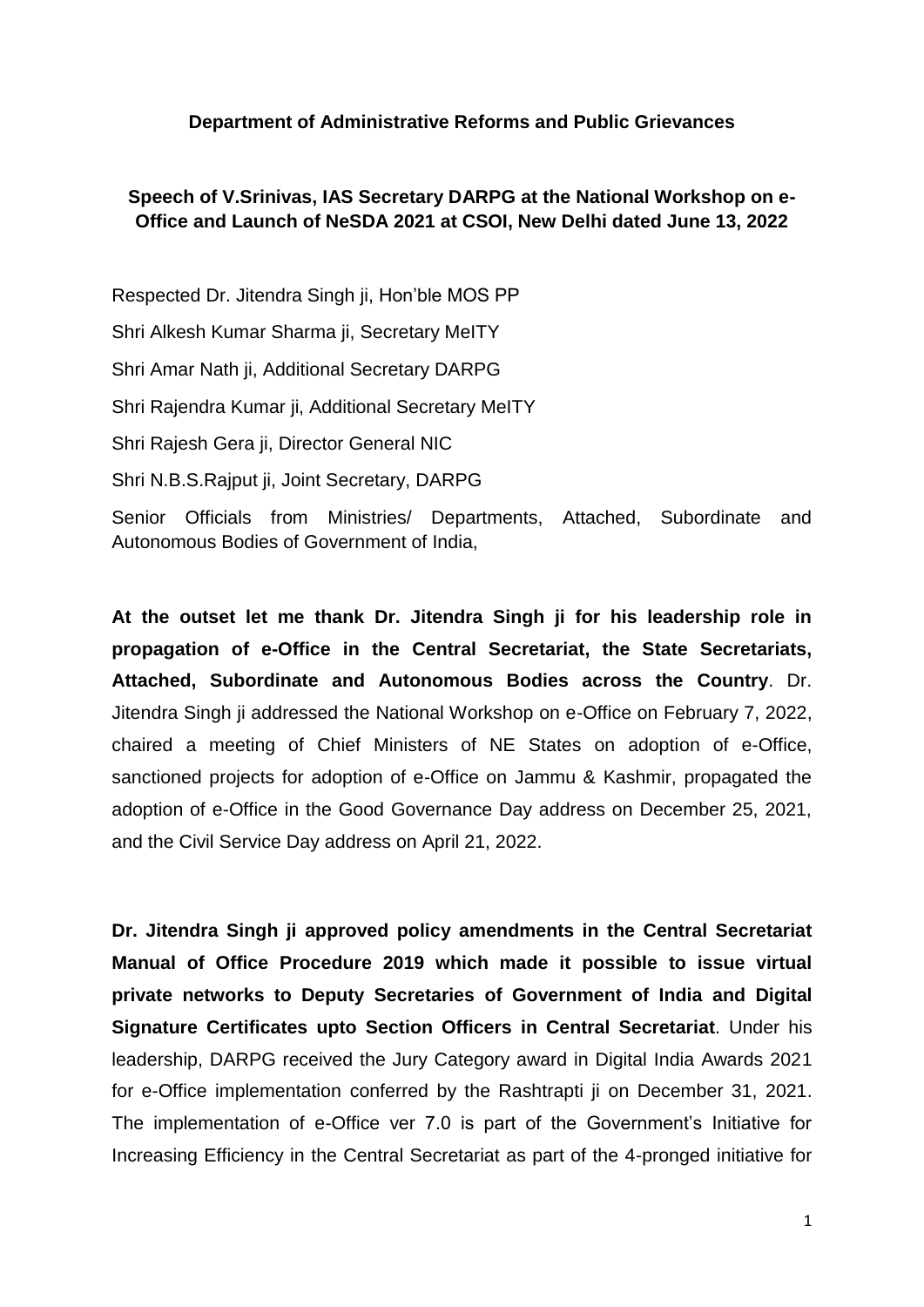enabling the creation of a digital central secretariat. Under this initiative, all Ministries/ Departments have migrated from e-Office ver 5.6 to e-Office ver 6.0 and 28 Ministries/ Departments have migrated to e-Office ver 7.0. This National Workshop seeks to lay down the roadmap for adoption of e-Office ver 7.0 in Central Secretariat.

**e-Office version 7.0 along with digitization of the central registration units enabled creation of paperless secretariats where receipts move online, files move online and correspondence moves online**. No longer is the adage that files meander aimlessly in the Central Secretariat valid. In 2022, Central Secretariat files move with purposeful decision-making objectives within clearly demarcated channels of submission and delegation of authority**.** The limited file movement with 4 levels of submission and adoption of desk officer system has ensured that non-performing officials can no longer hide of file.

**E-Office makes it impossible for non-performers to hide on file**. The Central Secretariat was built on the notion that submission notes on files for decisions at Ministerial level/ Cabinet Secretary level would be initiated by Additional Secretaries/ Joint Secretaries, submission notes for Secretary level would be initiated by Directors/ Deputy Secretary level officers. E-Office makes it easy to identify the number of submission notes/ interventions made on each file by any Secretary/ Additional Secretary/ Joint Secretary/ Director/ Deputy Secretary/ Under Secretary and their effective contribution to decision making. Further drafts can be corrected online, reducing the timelines of despatch in fair typed DO letters, office memorandums, letters to State Governments and issue of Orders/ Financial Sanctions in Government. Provision of e-HRMS on e-Office is a value addition to monitor leave and travel details.

**DARPG currently monitors adoption of e-Office on its dashboard on a daily basis on its dashboard**, submits progress reports on e-Office implementation in its monthly DO letters to the Cabinet Secretary and circulates information to the Council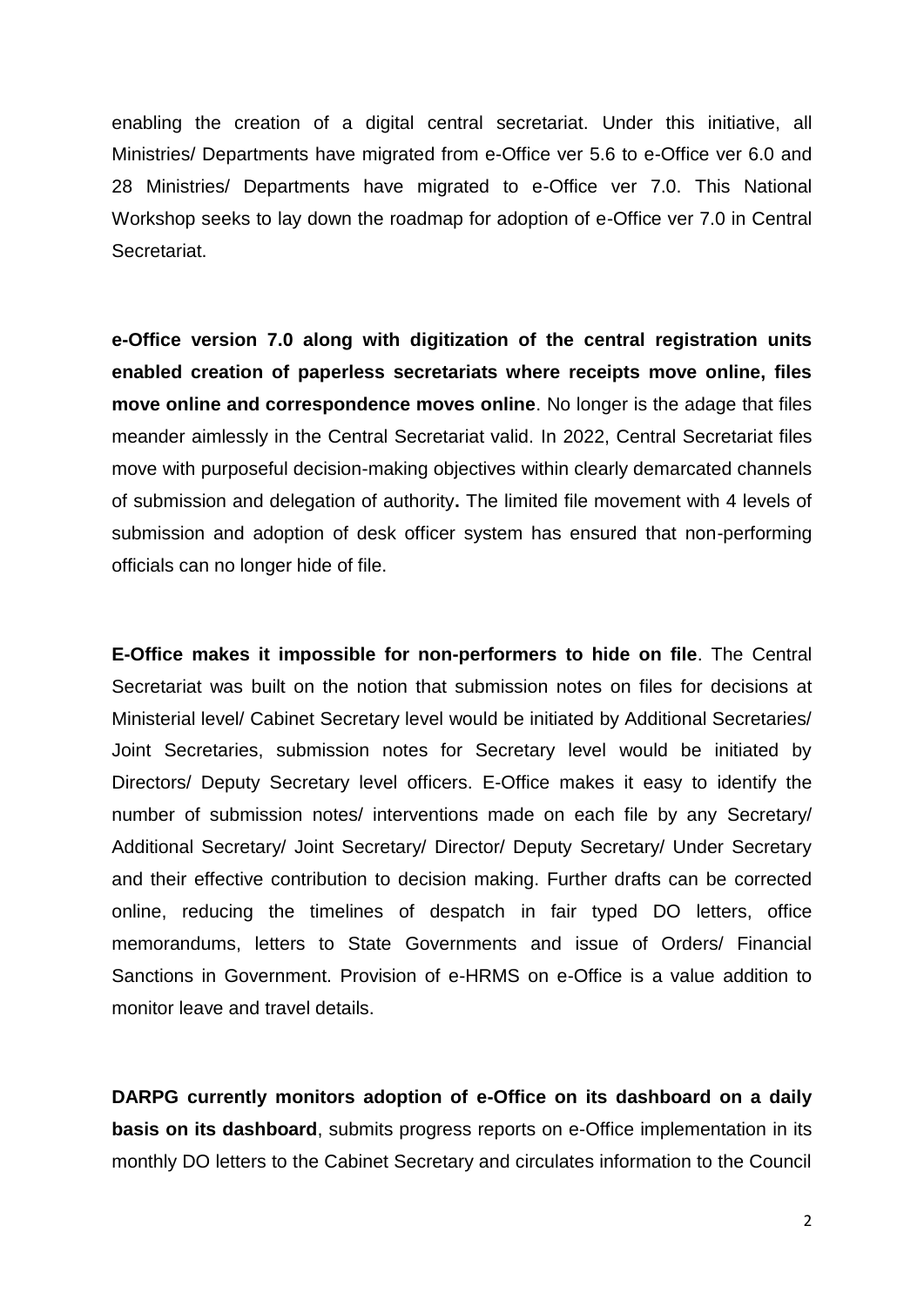of Ministers. Further DARPG had instituted certificates of recognition to institutions that achieve 90 percent of e-Office digitalization. The significant increase in number of instances and users under e-Office was possible because of these untiring efforts.

Let me mention a few success stories:

- **The uninterrupted functioning of the Central Secretariat in the pandemic and lockdown was possible because of e-Office**. Deputy Secretaries, Joint Secretaries, Additional Secretaries and Secretaries had access to Virtual Private Network and could take policy decisions on e-files during this period. Further 25 percent Under Secretaries were issued laptops to ensure steady file movement. The adoption of Digital Signature Certificate upto Section Officer level brought credibility to the e-file system. Since 2018, I have witnessed the linear expansion in number of files on e-Office from 4,00,000 efiles to 26,36,116 e-files in 2022. The fortnightly increase in e-files in June 2022 is 27,694.
- **The operationalization of 2 Secretariats in Jammu & Kashmir was possible because of e-Office**. In 2019, Dr. Jitendra Singh ji had asked me to lead a delegation from the Ministry of Personnel, PG and Pensions to Srinagar a few days after the abrogation of Article 370. One of the issues for collaboration posed by the Government of Jammu & Kashmir was the operationalization of 2 Secretariats in Srinagar and Jammu and the Darbar movement carrying over 280 truckloads of files between the 2 capitals. The DARPG collaborated with Government of Jammu & Kashmir to implement e-Office in both the Secretariats digitalizing several crores of file pages in a short period of time using heavy duty scanners. The adoption of e-Office has enabled the simultaneous operationalization of both Jammu & Srinagar Secretariats simultaneously and was one of the biggest reforms that stopped Darbar movement.
- **The adoption of e-Office in DRDO, represented a milestone as it demonstrated that Departments with multiple field offices could use e-**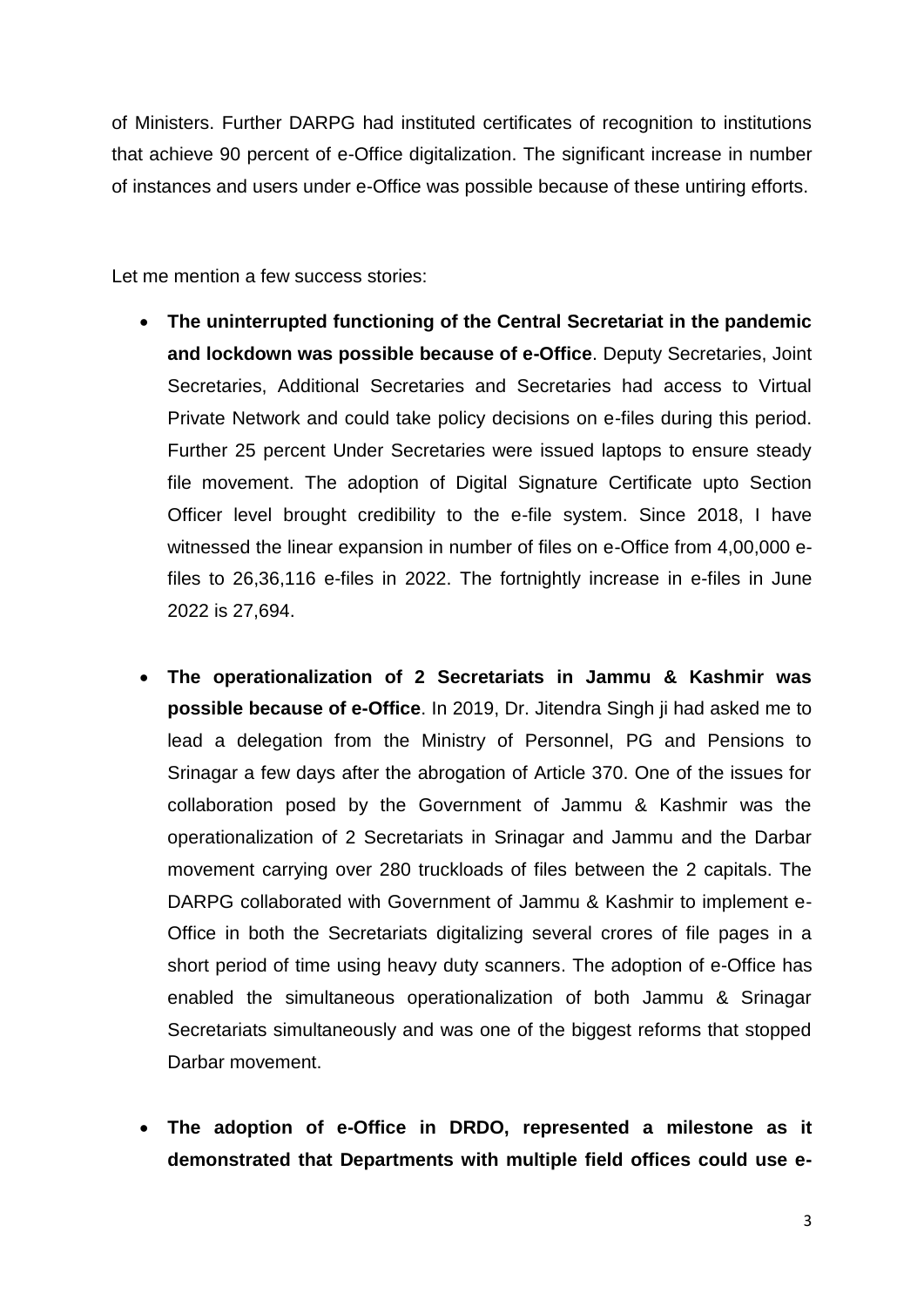**Office for real time transfer of files**. In 2022, DRDO collaborated with DARPG in propagation of the use of e-Office in DRDO and all field offices of DRDO and the Headquarters. This effectively shattered the notion that field offices with heavy project files could not handle paper on e-file system.

 **e-Office has enabled the seamless movement of files to IFD and Department of Expenditure.** E-Office ver 7.0 is a significant advancement on e-Office ver 6.0 with a number of new features, enabling references to external offices. This has enabled seamless movement of files to IFD and Dept of Expenditure.

The timely adoption of e-Office ver 7.0 is a stated objective of Government of India. All Ministries/ Departments must take up timebound implementation. The NIC has indicated specific dates for migration of each Ministry/ Department to e-Office. The DARPG seeks your support to realise the laid down objectives of a paperless Central Secretariat in near future except for classified files.

On this occasion Dr. Jitendra Singh ji would be launching the National e-Services Delivery Assessment 2021. Benchmarking governance has been an integral part of DARPG's mandate. The NeSDA 2021 follows the long list of publications – GGI 2019 and GGI 2021, NeSDA 2019 and NeSDA 2021, DGGI in J&K, Gujarat, Uttar Pradesh, CSMOP 2019. As an input based index, NeSDA took 16 months of coordination effort with all State IT Secretaries, select Central Ministries/ Departments. I thank all the Single Points of Contact who have attended over 70 rounds of meetings with DARPG in making the assessment possible.

In assessment of State portals, Kerala remains a front runner and the progress made by Tamil Nadu, Jammu & Kashmir and Uttar Pradesh in NeSDA 2021 is commendable. In Service portals, Rajasthan, Punjab, Jammu & Kashmir and Meghalaya has topped the rankings. All States/ UT's have shown improvements in the promotion of integrated service portals and the number of services being offered